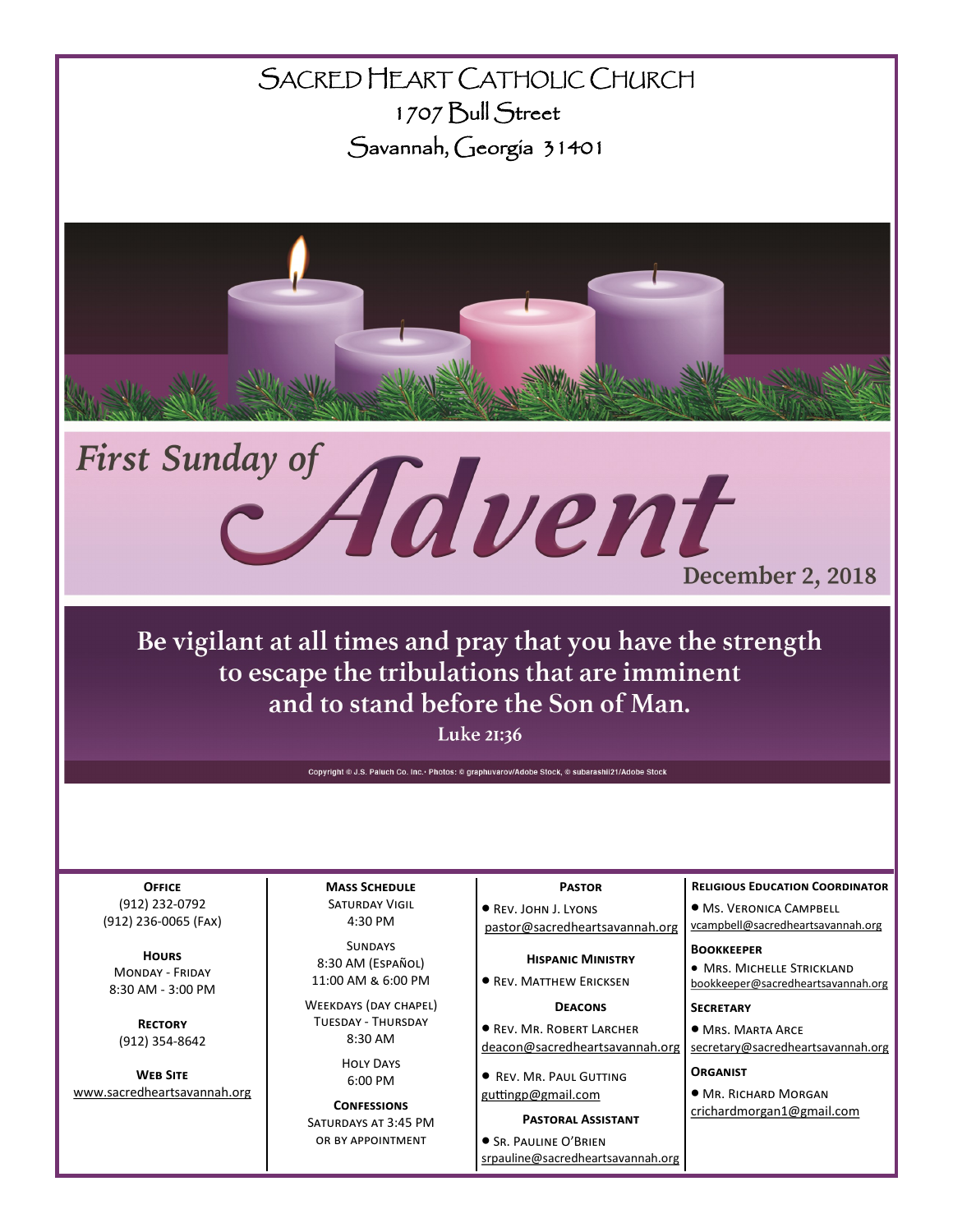

# *First Sunday of Advent December 2, 2018*

*I will raise up for David a just shoot; he shall do what is right and just in the land. -- Jeremiah 33:15*

**Total Income Christ the King Last Year This Year \$8,125.30 \$8,695.00**

**Bishop's Annual Appeal Report As of November 21, 2018 Target: \$39,759 Pledged: \$4,870 Paid on Pledge: \$3,840 One-Time: \$32,899.50 Total Given: \$36,739.50 % of Target: 92.41% % Participation: 27.30%**

#### **Mass Intention**

*11:00 AM . . . . . In Honor of James Devlin's Birthday*

#### **Readings for the Week**

Monday: Is 2:1-5; Ps 122:1-9; Mt 8:5-11 Tuesday: Is 11:1-10; Ps 72:1-2, 7-8, 12-13, 17; Lk 10:21-24 Wednesday: Is 25:6-10a; Ps 23:1-6; Mt 15:29-37 Thursday: Is 26:1-6; Ps 118:1, 8-9, 19-21, 25-27a; Mt 7:21, 24-27 Friday: Is 29:17-24; Ps 27:1, 4, 13-14; Mt 9:27-31 Saturday: Gn 3:9-15, 20; Ps 98:1-4; Eph 1:3-6, 11-12; Lk 1:26-38 Sunday: Bar 5:1-9; Ps 126:1-6; Phil 1:4-6, 8-11; Lk 3:1-6

### **Our Thoughts and Prayers are With...**

Joan Christian, Kathleen Sullivan, Sarah Kasper, Dough Henny Christie Hanna, Ed Arbo, Pat O'Connor, Bill Marshall Fr. Daniel Brandenburg PTL Joseph Overholt & PTL Michael Petrella

| <b>LITURGICAL MINISTERS</b><br>WEEKEND OF DECEMBER 8/9, 2018 |                |                      |
|--------------------------------------------------------------|----------------|----------------------|
| <b>EUCHARISTIC MINISTERS</b>                                 | <b>LECTORS</b> | <b>ALTAR SERVERS</b> |
| 4:30 PM                                                      |                |                      |
| G. Ratcliff                                                  | M. Schreck     | D. Ratcliff          |
| A. Pinckney                                                  | G. Sullivan    |                      |
| 11:00 AM                                                     |                |                      |
| J. Stephens                                                  | J. FitzGerald  | A. Meek              |
| C. Smart                                                     | J. Middleton   | A. Meek              |
| C. Perigard                                                  |                |                      |
| <b>CLW</b>                                                   |                |                      |
| M. Gilbert                                                   |                |                      |
| 6:00 PM                                                      |                |                      |
| V. Walters                                                   | K. Martell     | J. Beasley           |
| R. Walters                                                   | M. Moss        | Z. Caughran          |
| C. Toma                                                      |                |                      |
| J. Shay                                                      |                |                      |
| M. Robider                                                   |                |                      |

### **Advent & Christmas**

 **Penance Service** Wednesday, December 5, 7:00 PM

**Vigil Mass** 

**Solemnity Immaculate Conception**  Friday, December 7, 6:00 PM

 **Advent Holy Hour** Saturday, December 8, 10:00 AM

 **Tri-Church Christmas Festival** Sunday, December 9, 4:00 PM St. Paul's Evangelical Lutheran Church

## **Schedule**

- **Mass Our Lady of Guadalupe (Spanish)** Wednesday, December 12, 7:00 PM
	- **Christmas Eve Masses** 4:30 PM (English) 7:00 PM (Spanish)
	- **Christmas Day Mass** 11:00 AM (English)
	- **Mass Solemnity of Mary, Mother of God (English)**

Tuesday, January 1, 2019, 11:00 AM